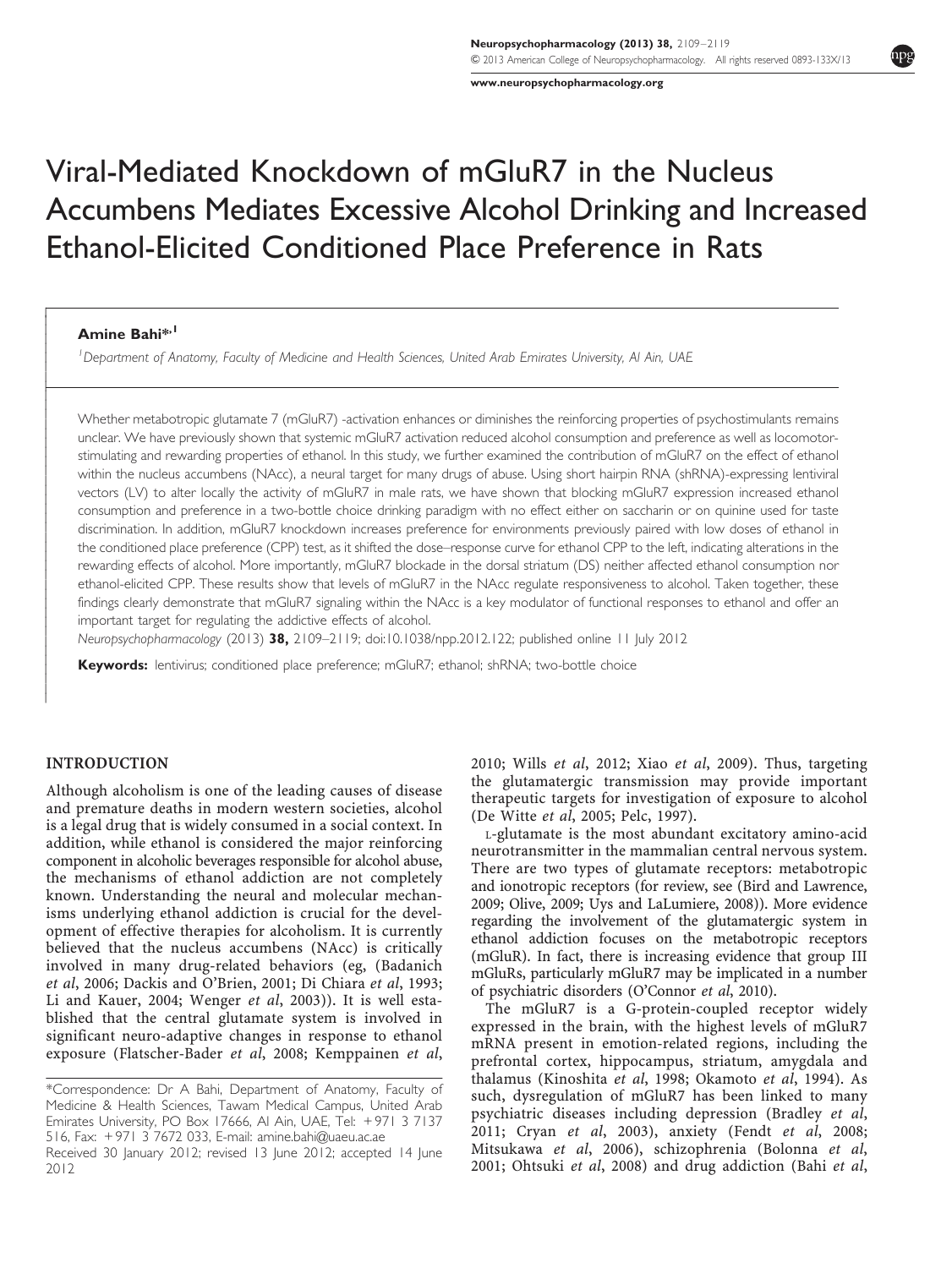2110

2012; Li et al, 2009, 2010). In rodents, results have indicated that the mGluR7 allosteric agonist N,N'-dibenzyhydryl-ethane-1,2-diamine dihydrochloride (AMN082) dose dependently inhibits cocaine-induced enhancement of electrical brainstimulation reward and intravenous cocaine self-administration in rats (Li et al, 2009). In the same study, local infusions of AMN082 in the NAcc, but not in the dorsal striatum (DS), dose-dependently inhibited cocaine self-administration. This effect was reversed when rats were pre-injected with the mGluR7-selective allosteric antagonist 6-(4-methoxyphenyl)-5-methyl-3-pyridin-4-ylisoxazolo[4,5 c]pyridin-4(5H)-one (MMPIP) (Li et al, 2009). The same group of researchers has also shown that systemic as well as intra-NAcc injection of AMN082 dose dependently inhibits cocaine-induced reinstatement of drug-seeking behavior after extinction (Li et al, 2010). With regard to ethanol addiction, our findings have documented that, in rats, 10 mg/kg AMN082 significantly decreased voluntary ethanol consumption and preference in a two-bottle choice drinking paradigm (Bahi et al, 2012). This effect was blocked when MMPIP (10 mg/kg) was co-administered with AMN082. More recently, we have reported that mGluR7 activation using AMN082 had no effect on ethanol-induced conditioned place preference (CPP) extinction (Bahi, 2012) but significantly reduced reinstatement after priming with a single dose of ethanol, an effect reversed by co-administration of MMPIP (Bahi, 2012). In the light of these findings, Gyetvai et al (2011) have shown that sub-congenic, and congenic mice carrying an mGluR7 variant characterized by higher mGluR7 mRNA drink less alcohol, in contrast to mGluR7 knockout mice, which express increased voluntary alcohol consumption.

Most of the studies cited above involved systemic injection of mGluR7 pharmacological agents or constitutive transgenic knockout mice. Therefore, we have decided to employ a technique of viral-mediated gene transfer to knock down mGluR7 expression using short hairpin RNA (shRNA)-expressing lentiviral vectors (LV) within the NAcc (and the DS) to study the effects of reduced mGluR7 mRNA levels on ethanol-related behaviors. This technique was extensively used in our laboratory to manipulate a number of genes in different CNS regions of both rats and mice (Bahi et al, 2005, 2008a,b; Bahi and Dreyer, 2012a,b).

The present study was designed to clarify the role of NAcc mGlu7 receptors using LV-mediated gene transfer, a method capable of targeting a specific receptor population in a specific brain region. Based on our previous findings, our current hypothesis is that reduced expression of mGluR7 in NAcc neurons increases the stimulant and rewarding actions of ethanol. To test this hypothesis, we used LV to block the expression of mGlu7 receptor terminals of NAcc neurons. We evaluated the effect of mGluR7 knockdown on the ability of several doses of ethanol to establish CPP. We also measured voluntary alcohol consumption preference in rats using a two-bottle choice drinking paradigm.

# MATERIALS AND METHODS

#### Animals

Male Wistar rats (250–300 g) were group housed (five per cage) at a room temperature of approximately  $22^{\circ}C$  with a

12 h/12 h light/dark cycle and allowed to adapt to this environment for a period of 7 days before the experiments began. The procedures were approved by the local Animal Research Ethics Committee (Protocols no. A09/11 and A18/11).

# Drugs

For the intraperitoneal (i.p.) injection used in the CPP experiments,  $20\%$  ( $v/v$ ) ethanol was prepared in isotonic saline (NaCl 0.9%) and the volume of injection was adjusted to body weight. In contrast, for the two bottle choice drinking experiments, ethanol was diluted to 2.5, 5, 10 or 20%  $(v/v)$  solution in tap water. For taste discrimination, saccharin (Sigma) was prepared as a 0.035 or 0.07%  $(w/v)$ solution in tap water. Quinine hemisulfate salt (Sigma) was prepared as a  $25$  or  $50 \mu M$  solution in tap water.

# Virus Preparation of mGluR7 shRNA-Expressing Vectors and Viral Delivery

The cloning of the mGlu7 receptor shRNA-expressing viral vectors was performed as described previously (Bahi et al, 2004a, 2005, 2006). Briefly, a 21-nucleotide mGluR7 shRNA sequence (NCBI Reference Sequence: NM\_031040; 1041–1061: (5'-GCTTACTTCACATCCCGGACA-3') or the scrambled control shRNA (5'-GTTGGCAGCAGTAACGCAGCA-3') were chosen. To each oligo, an XhoI restriction site was added at 3' and a U6-3'-specific 15-mer at 5'. Using the pSilencer 1.0-U6 (Ambion, UK) as a template and a U6 promoter-specific forward primer containing a BamHI restriction site (5'-GCGGATCCCGCTCTAGAACTAGTGC-3'), each shRNA target was added to the mouse U6 promoter by PCR. The PCR conditions were highly stringent to avoid mutations within the targets. The following PCR program was performed: 180 s at 94 °C (initial denaturation) followed by 94 °C for 30 s, 64  $\degree$ C for 30 s, and 72  $\degree$ C for 50 s, repeated for 40 cycles. The PCR reaction contained 4% dimethyl sulfoxide (Sigma). The amplicon was then purified, digested with BamHI/XhoI, and ligated into the pTK431 previously digested with the same enzymes. Preparation of LV was initiated by triple transfection of HEK293T cells by a calcium phosphate method using pTK431 together with p $\triangle$ NRF and pMDG-VSV. Cells were harvested 72 h later and viruses were concentrated from the supernatant by ultracentrifugation. Vectors were resuspended in PBS-BSA and stored at  $-80^{\circ}$ C until use (Bahi et al, 2008a, 2012; Bahi and Dreyer, 2008, 2012a,b).

Local stereotaxic injections were used to deliver the viruses into the NAcc or DS. Rats were anesthetized with a ketamine/xylazine mixture (100 and 10 mg/kg respectively, i.p.) and installed in a stereotaxic frame. Using a precision Hamilton micro-syringe with a 26G needle, rats were bilaterally infused with viral solution using the following coordinates: NAcc (anterior:  $+1.7$  mm, lateral:  $\pm 1$  mm, ventral: 7 mm from the skull), DS (anterior: + 0.48 mm, lateral: ±3 mm, ventral: 5 mm from the skull) (Paxinos and Watson, 1998). Viruses were infused at a rate of  $0.2 \mu$ l/min for 5 min (final volume  $1 \mu l / site$ ). The Hamilton micro-syringe was held in place for an additional 10 min before being removed. Following surgery, the rats were allowed to recover for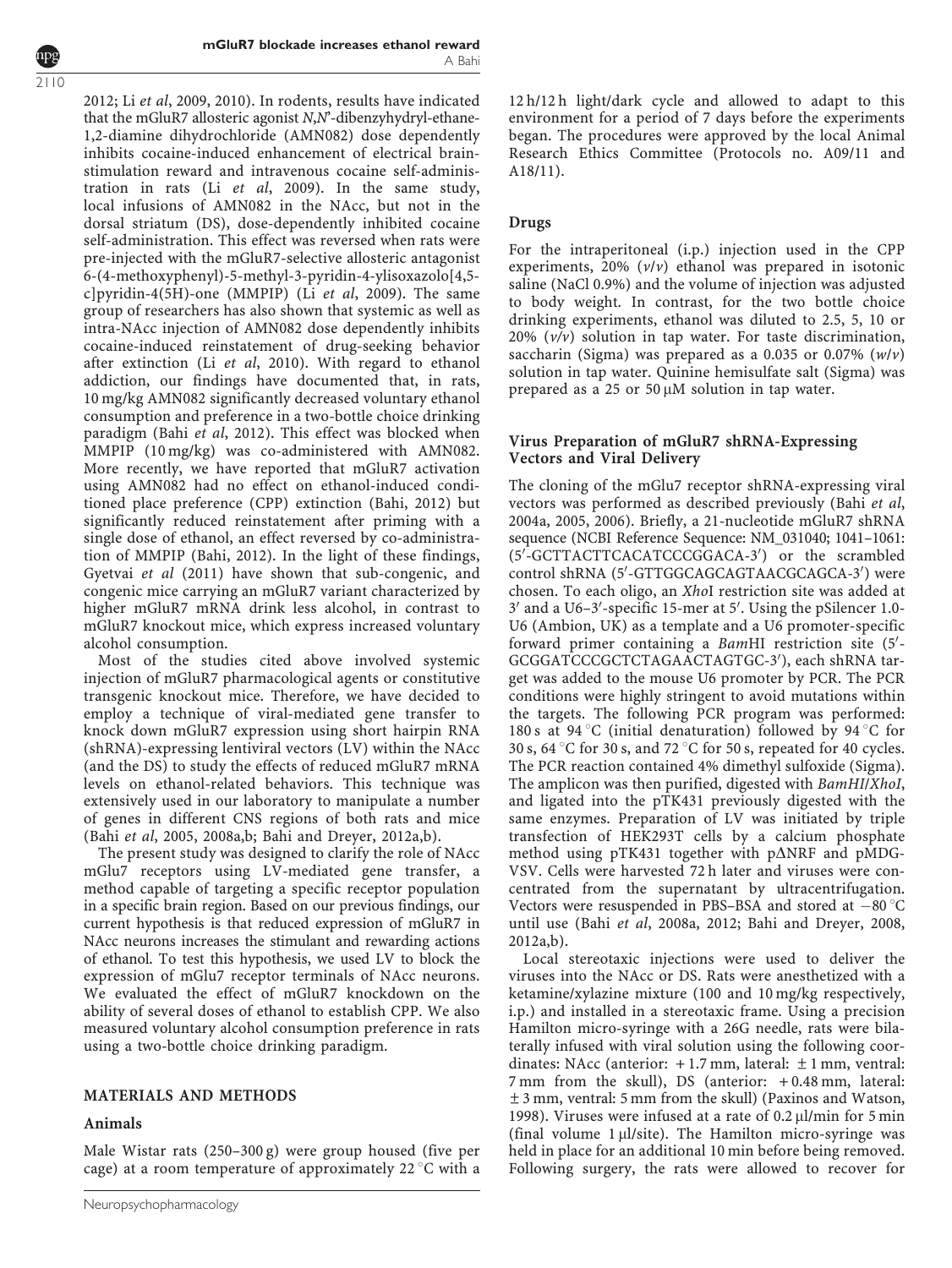10 days before undergoing the behavioral assays (Bahi et al, 2004b, 2008a,b).

#### Ethanol-Induced CPP

The procedure for evaluating EtOH-CPP has been described previously (Bahi et al, 2008a,b, 2012). Briefly, the CPP experiments were conducted in a two-chambered place conditioning apparatus connected to an overhead camera. Two  $(30 \times 30 \times 30 \text{ cm})$  conditioning chambers, one white with a large grid floor and the other black with a narrow grid floor, were connected by a manually operated guillotine door (10 cm). The chamber's luminance was adjusted so that the environmental (visual and tactile) cues would not produce a significant baseline preference for a specific chamber. Most rats spent approximately 50% of the time in each chamber  $(p>0.05)$ . Therefore, conditioning was performed using an unbiased, balanced protocol.

On day 1, (pre-conditioning) naïve- or ethanol-exposed rats were injected with saline (1 ml/kg, i.p.) and placed between the two chambers and were allowed to explore freely both compartments for 15 min.

After baseline assessment, the rats were stereotaxically injected with viral vectors as described above and given a 10-day recovery period (days 2–11).

During conditioning (days 12–15), each rat would be injected twice daily (morning and afternoon) with either vehicle or ethanol for 4 days and confined to one of the chambers for 20 min after injection. During drug conditioning, rats were randomly assigned to receive either saline or ethanol (0, 0.5 or 1 g/kg, prepared from 20% ethanol solution in isotonic saline  $v/v$ ). The ethanol- and salinepaired conditioning compartments and the time of the drug or saline conditioning session (morning or afternoon) were counterbalanced across all groups.

On the day following the last conditioning (day 16, postconditioning), an individual rat was injected with saline (1 ml/kg, i.p.) and placed between the two compartments. The rat had free access to both chambers for 15 min (CPP test) during which the total time spent in each chamber was recorded. CPP was determined by plotting the time spent in the ethanol-paired compartment during the post-conditioning (day 16).

#### Twenty-Four-Hour, Two-Bottle Choice Ethanol Consumption and Preference

The procedures for measuring 24-h ethanol consumption and preference have been described previously (Bahi et al, 2012). Briefly, rats were first acclimated to drinking tap water for a week from two bottles fitted with metal drinking spouts. On day 1 of alcohol access, one water bottle was replaced with a bottle containing 2.5% ethanol. This ethanol concentration was offered for 3 consecutive days, and then increased to 5%, then 10%, and finally 20% at 3-day intervals. The position of the ethanol and water bottles was alternated every day. The rats were weighed every 3 days. The amount of water or ethanol consumed was determined by weighing the bottles before access and after 24 h of access. Ethanol consumption was determined by calculating the grams of alcohol consumed per 100 g of body weight. The ethanol preference ratio was calculated by the following

formula: Preference ratio  $=$  ethanol solution intake/total fluid intake (ethanol solution + water). The total fluid intake was calculated by calculating the volumes of water and ethanol consumed and adjusting to 100 g of body weight. Potential leakage and evaporation were adjusted by using the average volume lost from identical bottles placed in an empty cage on the same rack as the experimental animals.

#### Twenty-Four-Hour, Two-Bottle Choice Saccharin and Quinine Consumption and Preference

Saccharin and quinine consumption and preference were measured in the same rats 1 week after measurement of baseline ethanol drinking. During the intervening week, the animals were left undisturbed with ad libitum water access. Methods were as described for ethanol drinking and two concentrations of each tastant were evaluated (saccharin: 0.035 and 0.07%; quinine: 25 and 50  $\mu$ M) in ascending and counterbalanced order, consistent with our previous similar studies (Bahi et al, 2012).

## Total RNA Isolation and cDNA Quantification Using RT-PCR

At the end of the behavioral experiments, animal's mGluR7 transcripts were quantified by mean of RT-PCR. Total RNA from brain tissue (NAcc and DS were punched out) were isolated using Trizol (Invitrogen) and reverse transcribed using SuperScript III reverse transcription (Invitrogen). RNA expression for mGluR7 was analyzed by RT-PCR using SyberGreen with temperature cycling parameters consisting of initial denaturation at  $94^{\circ}$ C for 5 min followed by 40 cycles of denaturation at  $94^{\circ}$ C for 30 s, annealing and extension at  $65^{\circ}$ C for 40 s. PCR for the control gene, glyceraldehyde-3-phosphate dehydrogenase (GAPDH), was run with the same cycling parameters. PCR products were normalized to GAPDH as indicated in the figure legends. The following sets of primers were used for RT-PCR: (mGluR7-Left: 5'-TCTTGGACACTCCCAACTCC-3'; mGluR7-Right: 5'- ATCTTCGTGCTGATGCAGTG-3') and (GAPDH-Left: 5'-AGACAGCCGCATCTTCTTGT-3'; GAPDH-Right: 5'-CTTGCCGTGGGTAGAGTCAT-3').

#### Determination of Blood Ethanol Concentration (BEC)

The procedure for evaluating BEC has been described previously (Bahi et al, 2012). In brief, rats were given an i.p. injection with a 20%  $(v/v)$  solution of ethanol  $(2.5 \text{ g/kg of})$ body weight) in isotonic sterile saline. Tail blood samples were collected in heparinized capillary tubes at 30 min and again at additional 60-min intervals following injection. A 150-µl blood sample was drawn at each time point after injection of ethanol. The BEC determinations were made using the NAD-ADH enzymatic assay (Sigma). BEC was measured using a spectrophotometric method based on the conversion of ethanol to acetaldehyde by alcohol dehydrogenase (Keiver et al, 2005). The concentration of ethanol in the blood samples was calculated using an ethanol standard curve.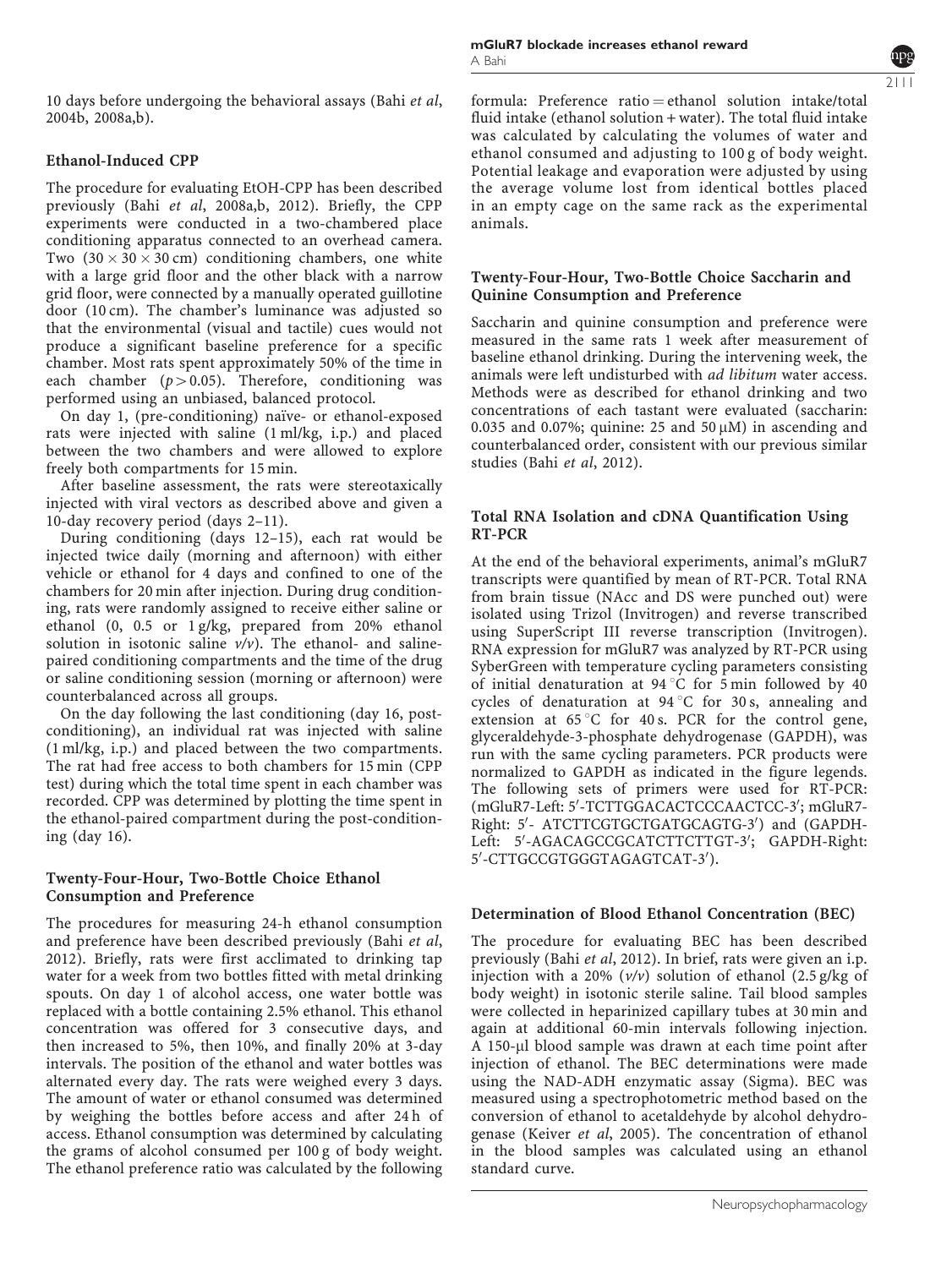For statistical comparisons, the software package SPSS (version 19.0) was used. All data were expressed as means  $\pm$ SEM. Voluntary ethanol or tastant consumption, preference ratio and total volume intake were analyzed using two-way analysis of variance (ANOVA) with repeated measures (virus group  $\times$  ethanol/tastant concentration). Ethanol-CPP behavior was determined by comparing times spent in the ethanol-paired chamber between pre- and post-test in the same rat. Paired t-tests were used to analyze CPP data statistically. BEC data were analyzed using two-way ANOVAs repeated measures (virus group  $\times$  time). Post hoc individual mean comparisons were performed with the Bonferroni's test when F values were significant. The level of statistical significance was set at  $p < 0.05$  at all times.

#### RESULTS

#### GR7-shRNA in the NAcc, but not in the DS, Increased Ethanol-Induced CPP

The rats were first assessed for their baseline preference as described above. Animals were then randomly assigned to two groups: GR7-scr or GR7-shRNA. After stereotaxic surgery, the rats were left to recover for 10 days and trained in the standard ethanol-CPP protocol using 0, 0.5 or 1 g/kg ethanol (i.p.). When saline was used for conditioning neither GR7-scr nor GR7-shRNA failed to produce a place preference or aversion, indicating a lack of intrinsic rewarding or aversive effects of these shRNA-expressing viral vectors. The effects of NAcc lentiviral-injections on ethanol-CPP (0, 0.5, and 1 g/kg) are shown in Figure 1a. Two-way ANOVA analysis has shown that time spent in the ethanol-paired box varied as a function of virus ( $F_{(1,47)} =$ 4.602,  $p = 0.038$ ) and by ethanol concentration (F<sub>(2,47)</sub> = 22.703,  $p < 0.001$ ). More importantly, the interaction between the viral injection and ethanol concentration was significant:  $F_{(2,47)} = 3.139$ ,  $p = 0.054$ ). Rats receiving viral injections (GR7-scr  $(n=7-9/\text{group})$ , GR7-shRNA  $(n=8-9/\text{sup})$ group)) and conditioned to saline did not show preferences for either of the compartments. In contrast, rats receiving GR7-shRNA microinjections into the NAcc spent significantly more time in environments paired with moderate dose (0.5 g/kg) of ethanol ( $p < 0.05$  vs saline), whereas rats receiving GR7-scr microinjections did not prefer the ethanol-paired environment at the same dose ( $p < 0.05$  vs GR7-shRNA). When conditioned with a higher dose of ethanol (1 g/kg) there was no significant difference between the two groups ( $p>0.05$ ). These data suggest that NAcc mGluR7 is involved in the reinforcing properties of ethanol.

The second cohort of animals were stereotaxically injected with GR7-scr or GR7-shRNA in the DS and, after recovery, the rats were trained in the standard ethanol-CPP protocol as described above. As shown in Figure 1b, both groups equally exhibited a preference for the ethanol-paired chamber at higher dose (1 g/kg) indicating that the reinforcing properties of ethanol are unaffected in the GR7-shRNA rats. Two-way ANOVA analysis has shown that time spent in the ethanol-paired box varied as a function of ethanol concentration ( $F_{(2,51)} = 34.929$ ,  $p < 0.001$ ) but viral injection had no main effect  $(F_{(1,51)} = 0.017, p = 0.896)$ , as well as their



Figure I mGluR7 levels in the nucleus accumbens (NAcc), but not in the dorsal striatum (DS), regulate ethanol-mediated place preference conditioning. (a) GR7-short hairpin RNA (shRNA) expression in the NAcc enhanced sensitivity to 0.5 g/kg of ethanol whereas expression of GR7-scr resulted in place preference at the 1 g/kg of ethanol. (b) GR7-scr and GR7 shRNA expression in the DS enhanced sensitivity only to 1 g/kg of ethanol. Data are presented as the mean  $\pm$  SEM.  $*p < 0.05$ ,  $*p < 0.01$  vs 0 g/kg of ethanol,  $\#_{p}$  < 0.05 vs GR7-scr-injected group (two-way analysis of variance, Bonferroni's post hoc test).

interaction (viral injection  $\times$  ethanol concentration interaction:  $F_{(2,51)} = 0.348$ ,  $p = 0.708$ ). Rats receiving viral–vector injections in the DS (GR7-scr  $(n = 8-9-9/group)$ , GR7shRNA  $(n = 8-9-9/$ group)) and conditioned to saline did not show preferences for either of the compartments. Moreover, both groups of rats did not discriminate between the two compartments when 0.5 g/kg ethanol was used for conditioning ( $p>0.05$  vs saline). In contrast, when conditioned with a higher dose of ethanol (1 g/kg) there was no significant difference between the two groups ( $p > 0.05$ ) but both groups spent more time in the ethanol-paired chamber ( $p$ <0.05 vs saline). These data suggest that when mGluR7 mRNA expression was blocked in the DS, the reinforcing properties of ethanol are intact.

#### GR7-shRNA in the NAcc Increased Ethanol Consumption and Preference

Figure 2 shows ethanol consumption and preference for the NAcc GR7-scr  $(n = 10)$  and Gr7-shRNA  $(n = 10)$  but one misplaced,  $n = 9$ ) injected rats. After recovery, these animals had access to four different ascending ethanol concentrations. During the daily ethanol consumption procedure, there was a significant effect of LV injection on ethanol consumption ( $F_{(1,68)} = 9.254$ ,  $p = 0.003$ ) as well as a significant effect of ethanol concentration  $(F_{(3,68)} = 17.533)$ ,  $p<0.001$ ). More importantly, the interaction between LV injection and ethanol concentration was found as revealed

2112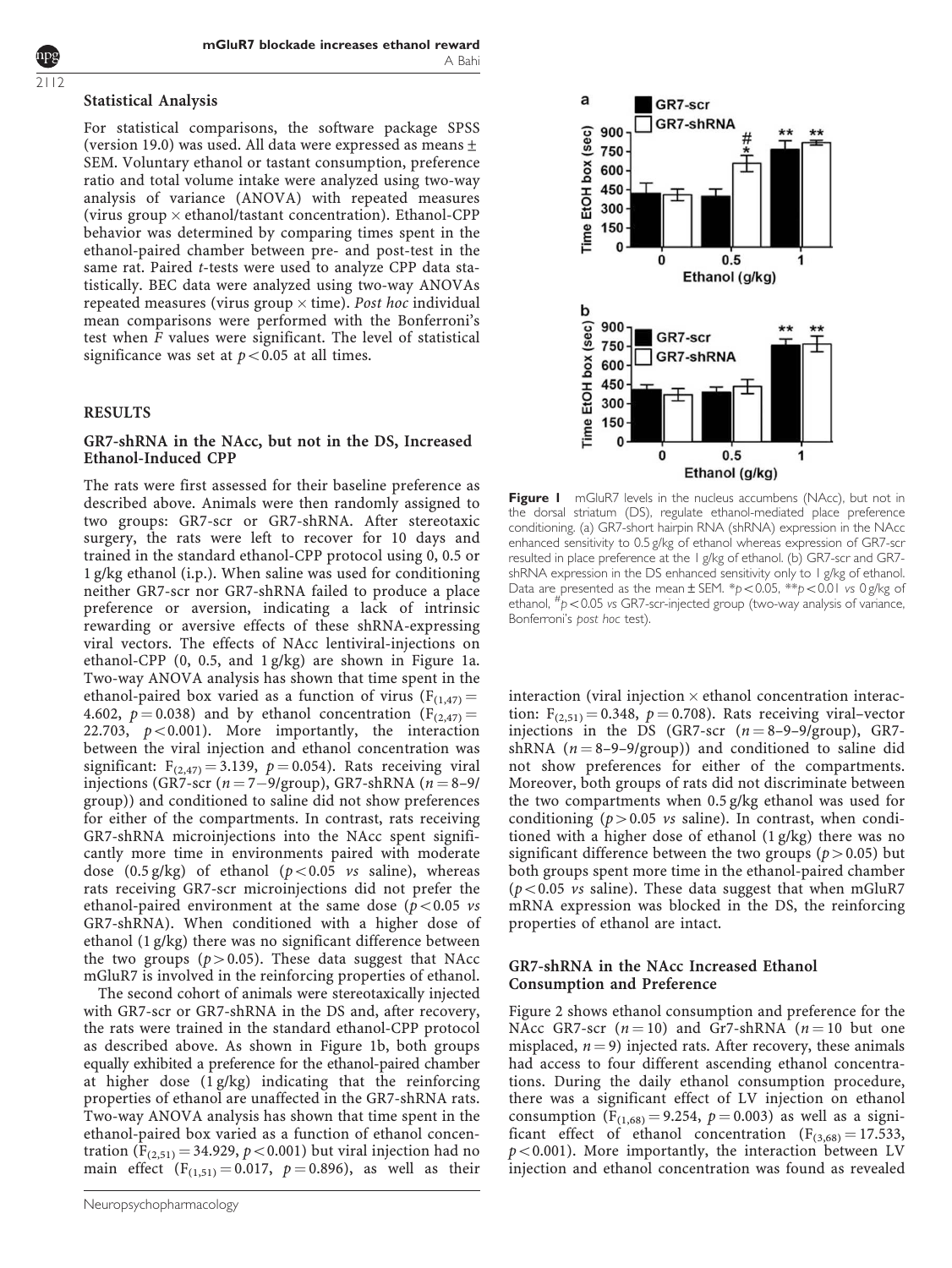by a two-way ANOVA with repeated measures. As shown in Figure 2a, simple main effect analysis showed that GR7 shRNA-injected rats demonstrated an average increase of 40% in daily ethanol consumption relative to GR7-scrRNA controls at the 5, 10, and 20% v/v concentrations. A similar pattern was found for ethanol preference (Figure 2b). Again, a significant effect of lentiviral injection on ethanol preference was observed  $(F_{(1,68)} = 43.322, p < 0.001)$ , as well as a significant interaction between LV injection and ethanol concentration ( $F_{(3,68)} = 6.718$ ,  $p < 0.001$ ). Ethanol preference was increased by an average of 60% in GR7 shRNA-injected rats at the 10 and 20% v/v concentrations. More importantly, and as shown in Figure 2c, daily total fluid intake did not differ between the two groups during the continuous-access, two-bottle procedures ( $F_{(1,68)} = 0.131$ ,  $p = 0.718$ ). In addition, no significant interaction was found between LV injection and ethanol concentration ( $F_{(3,68)} =$ 0.320,  $p = 0.811$ ). One GR7-shRNA-injected rat did not show any change in ethanol consumption and preference and values were comparable to the control group, suggesting that lentiviral injections may have been most probably misplaced. This was confirmed later as no mGluR7 mRNA knockdown was detected in the NAcc in this rat (data not shown).

#### GR7-shRNA and GR7-scr in the NAcc do not Show Differences in Taste Discrimination

Since alterations in ethanol intake and preference can also result from differences in taste acceptability, the same rats were tested for saccharin (sweet) and quinine (bitter) taste consumptions and preferences using an order-balanced, two-bottle choice procedure. As depicted in Figure 3a and c, two-way ANOVAs with repeated measures identified significant effects of concentration for both saccharin ( $F_{(1,34)} =$ 101.404,  $p < 0.001$ ) and quinine consumption (F<sub>(1,34)</sub> = 494.477,  $p < 0.001$ ) but no effect of lentiviral injection ((F<sub>(1,34)</sub> = 0.016,  $p = 0.902$ ) and (F<sub>(1,34)</sub> = 0.164,  $p = 0.688$ ), respectively). More importantly, the interaction between LV injection and taste concentration was not significant (saccharin concentration  $\times$  virus: (F<sub>(1,34)</sub> = 0.022,  $p = 0.883$ ); quinine concentration  $\times$  virus:  $(F_{(1,34)} = 0.083, p = 0.775)$ . Also, and as depicted in Figure 3b and d, there were no differences 2113

between GR7-scr- and GR7-shRNA-injected rats in total fluid intake for either saccharin or quinine during the tastant study (( $F_{(1,34)} = 0.018$ ,  $p = 0.894$ ) and ( $F_{(1,34)} = 0.044$ ,  $p = 0.834$ ), respectively). More importantly, the interaction between LV injection and taste concentration was not significant (saccharin concentration  $\times$  virus: (F<sub>(1,34)</sub> = 0.109,



Figure 3 In the nucleus accumbens, GR7-scr and GR7-short hairpin RNA (shRNA)-injected rats showed similar consumption for the taste substances. (a) Saccharin consumption and (b) total fluid intake displayed by GR7-scr and GR7-shRNA rats are indicated. Saccharin consumption was expressed as a gram of saccharin solution consumed per 100 g of body weight. Total fluid intake was the sum of volume of the saccharin solution and water consumed per 100 g of body weight. (c) Quinine consumption and (d) total fluid intake displayed by GR7-scr and GR7-shRNA rats are shown. Quinine consumption was expressed as a milligram of quinine solution consumed per 100 g of body weight. Total fluid intake was the sum of the volume of quinine solution and water consumed per 100 g of body weight. Data are presented as the mean  $\pm$  SEM. \*p < 0.05, the difference between the indicated group (two-way analysis of variance, Bonferroni's post hoc test).



Figure 2 GR7-short hairpin RNA (shRNA) injection in the nucleus accumbens increased ethanol intake and ethanol preference in a two-bottle choice drinking paradigm. (a) Ethanol consumption and (b) ethanol preference displayed by GR7-scr and GR7-shRNA in the two-bottle free-choice paradigm test were plotted over increasing concentrations of ethanol. (a) GR7-shRNA rats consumed more ethanol than GR7-scr rats and pooled data are shown. (b) Ethanol preference was indicated as a ratio of ethanol volume to total fluid consumed. (c) Total fluid intake at the dose indicated. Data are presented as the mean ± SEM. \*p<0.05, the difference between the indicated group (two-way analysis of variance, Bonferroni's post hoc test).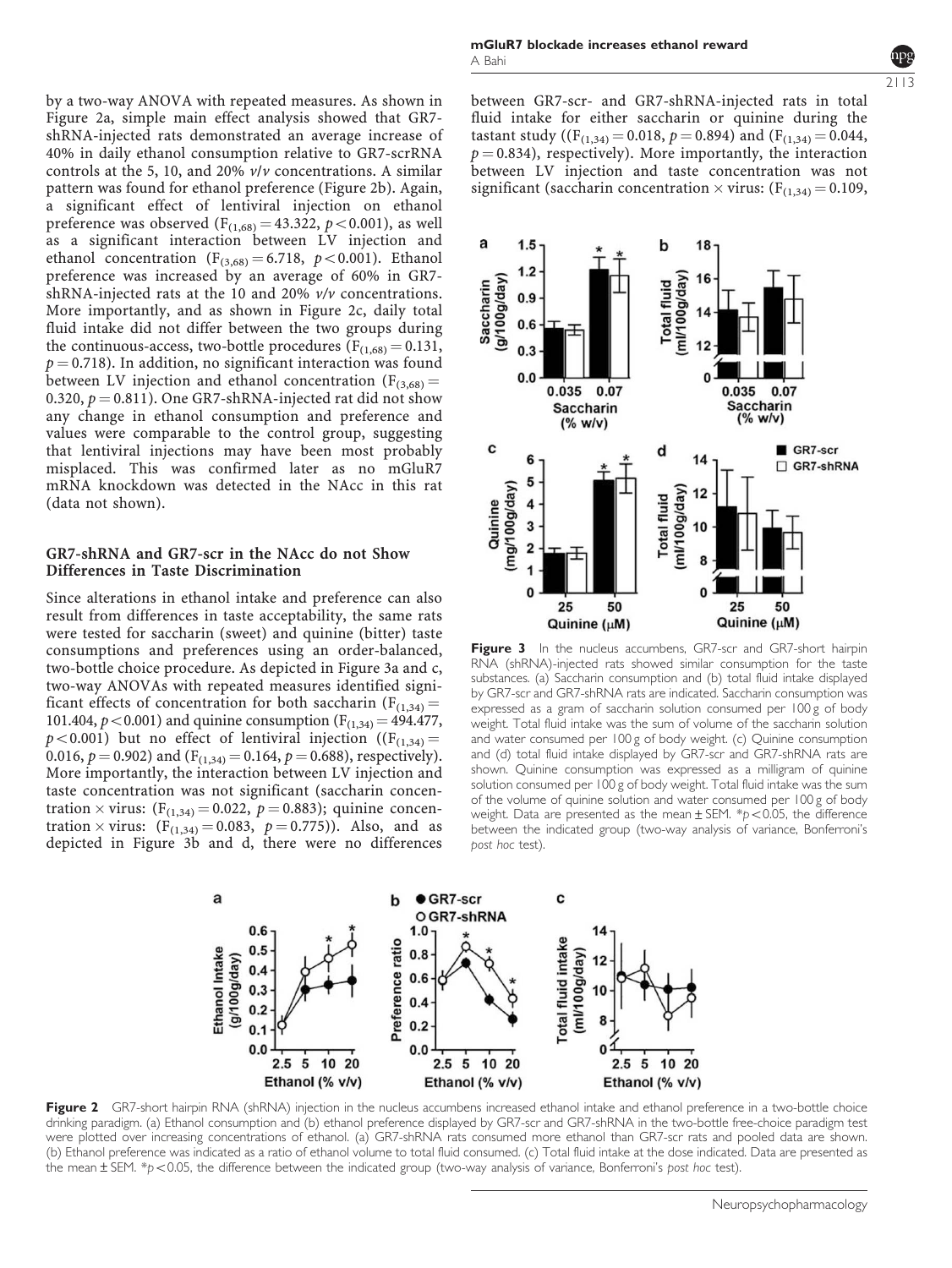2114

 $p = 0.743$ ); quinine concentration  $\times$  virus: (F<sub>(1,34)</sub> = 0.002,  $p = 0.968$ ).

# GR7-shRNA in the DS did not Affect Ethanol Consumption and Preference

Figure 4 shows ethanol consumption and preference for DS GR7-scr-  $(n = 8)$  and Gr7-shRNA  $(n = 8)$ -injected rats with access to four different ethanol concentrations. GR7-scr and Gr7-shRNA rats showed similar consumption and preference for ethanol. As shown in Figure 4a, daily consumption for ethanol increased as concentrations of ethanol increased from 2.5 to 10% and declined at 20% (main effect of ethanol concentration:  $F_{(3,56)} = 18.552, p < 0.001$ ). A two-way ANOVA with repeated measures revealed that ethanol dose did not differ between the two groups (main effect of viral injection:  $F_{(1,56)} = 1.669$ ,  $p = 0.202$ ; viral injection  $\times$  ethanol concentration interaction:  $F_{(3,56)} = 1.181, p = 0.909$ . In addition, ethanol preference ratios also did not differ between GR7-scr and Gr7-shRNA groups (main effect of viral injection:  $F_{(1,56)} = 0.272$ ,  $p = 0.604$ ; main effect of ethanol concentration:  $F_{(3,56)} = 53.882$ ,  $p < 0.001$ ; viral injection  $\times$  ethanol concentration interaction: F<sub>(3,56)</sub> = 0.170,  $p = 0.916$ ) (Figure 4b). Finally, and as depicted in Figure 4c, daily total fluid intake did not differ between the two groups during the continuous-access, two-bottle procedures (main effect of viral injection:  $F_{(1,56)} = 0.670$ ,  $p = 0.417$ ; main effect of ethanol concentration:  $F_{(3,56)} = 0.599$ ,  $p = 0.618$ ; viral injection  $\times$  ethanol concentration interaction:  $F_{(3,56)} = 0.006$ ,  $p = 0.999$ ).

## GR7-shRNA and GR7-scr in the DS do not Show Differences in Taste Sensitivity

After 7 days of the ethanol intake study, the same rats were offered saccharin solution vs water. Two-way ANOVArepeated measures followed by Bonferroni's post hoc test showed that saccharin consumption at 0.07% solution was increased compared with 0.035% solution in both GR7 shRNA and GR7-scr rats (main effect of viral injection:  $F_{(1,28)} = 0.383$ ,  $p = 0.541$ ; main effect of saccharin concentration:  $F_{(1,28)} = 141.238$ ,  $p < 0.001$ ; viral injection  $\times$  saccharin concentration interaction:  $F_{(1,28)} = 0.683$ ,  $p = 0.415$ ) (Figure 5a).

There was no difference in the total fluid intake at each concentration tested between the two groups (main effect of viral injection:  $F_{(1,28)} = 0.162$ ,  $p = 0.691$ ; main effect of saccharin concentration:  $F_{(1,28)} = 8.801$ ,  $p = 0.006$ ; viral injection  $\times$  saccharin concentration interaction:  $F_{(1,28)} =$ 0.463,  $p = 0.502$ ) (Figure 5b). After 7 days of the saccharin intake study, the rats were exposed to quinine solution vs water. The consumption of quinine between the two groups was not different but there was an effect of quinine concentration (main effect of viral injection:  $F_{(1,28)} =$ 0.793,  $p = 0.381$ ; main effect of saccharin concentration:  $F_{(1,28)} = 71.991$ ,  $p < 0.001$ ; viral injection  $\times$  saccharin concentration interaction:  $F_{(1,28)} = 0.137$ ,  $p = 0.714$ ) (Figure 5c). The fluid intake in GR7-shRNA- was similar to the GR7-scrinjected rats (main effect of viral injection:  $F_{(1,28)} = 0.138$ ,  $p = 0.713$ ; main effect of quinine concentration:  $F_{(1,28)} =$ 0.456,  $p = 0.505$ ; viral injection  $\times$  saccharin concentration interaction:  $F_{(1,28)} = 0.088$ ,  $p = 0.769$ ) (Figure 5d).

## In the NAcc, shRNA Injection Reduced mGluR7 mRNA Levels but had no Effect on BEC

The stereotaxic microinjections of viral vectors were performed in the NAcc (Figure 6a). Real-time PCR analysis was performed to study the inhibitory effect of shRNA on mGluR7 mRNA levels in NAcc cDNA extracts of rats. GR7 shRNA-treated rats exhibited a significant mean decrease of approximately 60% in total levels of mGluR7-mRNA compared with the GR7-scr control rats. A two-way ANOVA revealed that mRNA level differ brain between the two groups (main effect of viral injection:  $F_{(1,19)} = 11.574$ ,  $p = 0.004$ ; main effect of region:  $F_{(1,19)} = 10.912$ ,  $p = 0.004$ ). More importantly, the interaction between the virus and the region was significant ( $F_{(1,19)} = 11.703$ ,  $p = 0.005$ ) (Figure 6b). In contrast, when DS cDNA samples were used to quantify mGluR7 levels from the same rats, there was no significant difference between GR7-scr- and GR7-shRNA-injected rats  $(p>0.05)$ . We next tested the possibility that the higher sensitivity of GR7-shRNA rats to the rewarding properties of alcohol resulted from altered ethanol metabolism in the body. When blood was collected at 30, 60,120, 180, and 240 min after ethanol injection (2.5 g/kg i.p.), it was found that the plasma ethanol levels were initially similar in both



Figure 4 When injected into the dorsal striatum, GR7-scr and GR7-short hairpin RNA (shRNA) showed similar ethanol intake and ethanol preference in the test with a two-bottle free-choice paradigm. GR7-shRNA rats show normal voluntary ethanol consumption and preference. (a) Both groups showed a similar increase in ethanol consumption with increasing concentrations of ethanol up to 10% v/v ethanol. (b) Preference for ethanol over water and (c) total fluid intake were similar between GR7-scr and GR7-shRNA groups. Data are presented as the mean  $\pm$  SEM. \*p < 0.05, the difference between the indicated group (two-way analysis of variance, Bonferroni's post hoc test).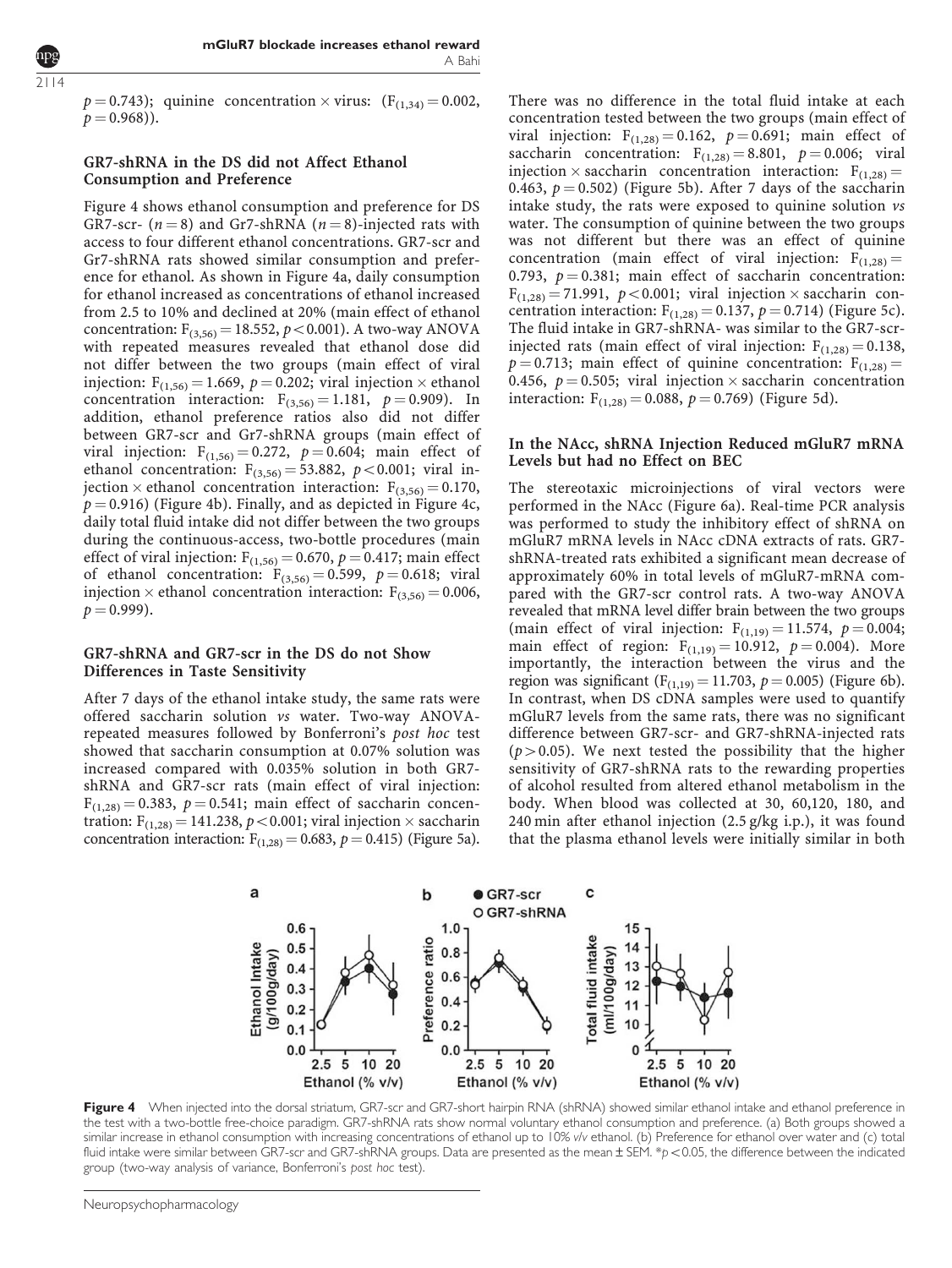

Figure 5 In the dorsal striatum, GR7-scr and GR7-short hairpin RNA (shRNA)-injected rats showed similar consumption for the taste substances. (a) Saccharin consumption and (b) total fluid intake displayed by GR7-scr and GR7-shRNA rats are indicated. Saccharin consumption was expressed as a gram of saccharin solution consumed per 100 g of body weight. Total fluid intake was the sum of the volume of saccharin solution and water consumed per 100 g of body weight. (c) Quinine consumption and (d) total fluid intake displayed by GR7-scr and GR7-shRNA rats are shown. Quinine consumption was expressed as a milligram of quinine solution consumed per 100 g of body weight. Total fluid intake was the sum of the volume of quinine solution and water consumed per 100 g of body weight. Data are presented as the mean  $\pm$  SEM. \*p < 0.05, the difference between the indicated group (two-way analysis of variance, Bonferroni's post hoc test).

groups and were also similarly decreased in a timedependent manner ( $F_{(4,28)} = 18.354$ ,  $p < 0.001$ ). In fact, the rate of ethanol metabolism as measured by the slope of the curves, was not significantly different between GR7-scr- and GR7-shRNA-injected rats (main effect of viral injection:  $F_{(1,7)} = 0.024$ ,  $p = 0.882$ ). More importantly the interaction between viral injection and time was not significant  $(F_{(4,28)} = 0.563, p = 0.692)$  (Figure 6c).

#### In the DS, shRNA Injection Reduced mGluR7 mRNA Levels but had no Effect on BEC

The stereotaxic microinjections of viral vectors were aimed at the DS (Figure 7a). The quantification of mGluR7 mRNA using RT-PCR revealed that when GR7-shRNA was injected into the DS, transcript levels decreased to approximately 35% compared with the GR7-scr control rats. A two-way ANOVA revealed that mRNA level differ brain between the two groups (main effect of viral injection:  $F_{(1,15)} = 6.680$ ,  $p = 0.024$ ; main effect of region:  $F_{(1,15)} = 5.463$ ,  $p = 0.038$ ). More importantly, the interaction between the virus and the region was significant  $(F_{(1,15)} = 5.963, p = 0.031)$ (Figure 7b). In the same rats, mGluR7 mRNA levels in the





Figure 6 Lentiviral vector (LV) injection into the nucleus accumbens (NAcc), of GR7-short hairpin RNA (shRNA) but not GR7-scr, induces knockdown of mGluR7 mRNA expression in the NAcc. (a) Histological representation of injection placements in the NAcc. The distance anterior to bregma (in millimeters) is indicated. (b) Rats were stereotaxically microinjected with GR7-scr or GR7-shRNA into the NAcc. GR7-shRNA decreased mGluR7 mRNA expression in the NAcc but not in the dorsal striatum (DS). (c) Mean blood ethanol concentrations (BEC) of GR7-scr and GR7-shRNA injected rats into the NAcc following a single injection with ethanol (2.5 g/kg body weight, intraperitoneal). Blood was collected from the tail vein at various times after injection and analyzed to determine the ethanol concentration. Values represent the mean  $\pm$  SEM. \*p < 0.01, the difference between the indicated group (two-way analysis of variance, Bonferroni's post hoc test). GAPDH, glyceraldehyde-3-phosphate dehydrogenase.

NAcc were not affected by viral injections and no significant difference was found between GR7-scr and GR7-shRNAexpressing rats  $(p>0.05)$ . Blood alcohol levels changed across time following ethanol injection (2.5 g/kg) ( $F_{(4,24)} =$ 20.433,  $p < 0.001$ ). Figure 7c shows that mGluR7 mRNA blockade in the DS did not significantly alter blood alcohol levels 30–240 min following ethanol administration (main effect of viral injection:  $F_{(1,6)} = 0.149$ ,  $p = 0.712$ ; viral injection  $\times$  time interaction: F<sub>(4,24)</sub> = 0.316, p = 0.865).

#### DISCUSSION

The present study investigated the role of accumbens mGluR7 in regulating ethanol behavioral output. We reported that infusion of GR7-shRNA into the NAcc resulted in robust knockdown of mGluR7 expression. In addition, NAcc mGluR7 mRNA blockade enhanced ethanolinduced CPP as well as alcohol consumption and preference in a two-bottle choice drinking paradigm. More importantly, mGluR7 mRNA knockdown in the DS affected neither ethanol-CPP nor voluntary alcohol drinking. Thus, in the present report, we combined behavioral and viral vector approaches to provide novel evidence that central glutamate signaling, through mGluR7, modulates ethanolinduced CPP and alcohol drinking in rats.

2115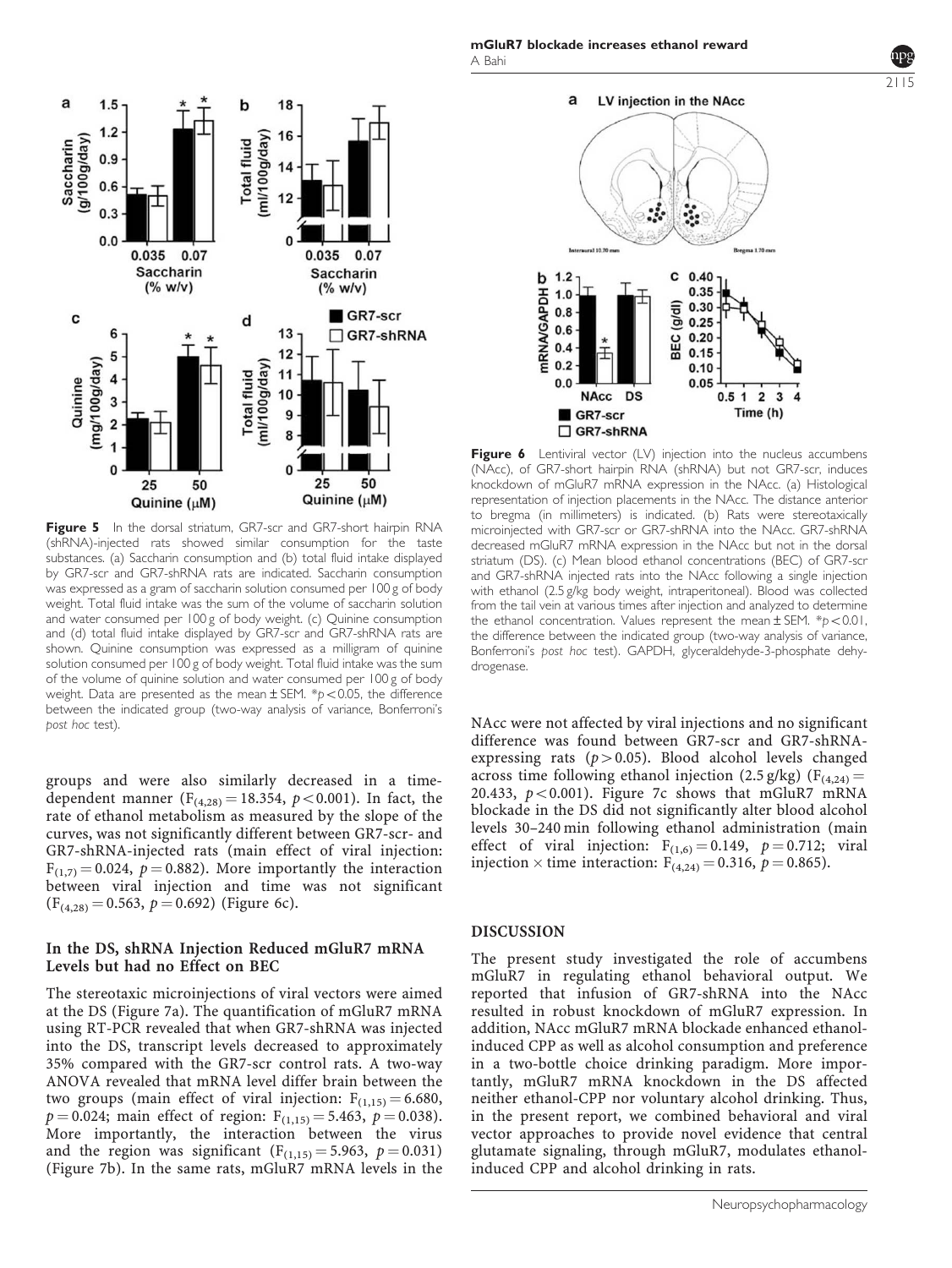

**Figure 7** Lentiviral vector (LV) injection into the dorsal striatum (DS), of GR7-short hairpin RNA (shRNA) but not GR7-scr, induces knockdown of mGluR7 mRNA expression in the DS. (a) Histological representation of injection placements in the DS. The distance anterior to bregma (in millimeters) is indicated. (b) Rats were stereotaxically microinjected with GR7-scr or GR7-shRNA into the DS. GR7-shRNA decreased mGluR7 mRNA expression in the DS but not in the nucleus accumbens (NAcc). (c) Mean blood ethanol concentrations (BEC) of GR7-scr- and GR7 shRNA-injected rats into the DS following a single injection with ethanol (2.5 g/kg). Blood was collected from the tail vein at various times after injection and analyzed to determine the ethanol concentration. Values represent the mean  $\pm$  SEM. \*p<0.001, the difference between the indicated group (two-way analysis of variance, Bonferroni's post hoc test). GAPDH, glyceraldehyde-3-phosphate dehydrogenase.

Viral vectors were first validated in vitro. Using HEK293T cells co-transfected with GR7-shRNA and different plasmids expressing mGluR2, mGluR5, and mGluR7, we were able to show a knockdown of mGluR7 mRNA levels. In contrast mGluR2 and mGluR5 transcripts were not affected (see Supplementary Material). Taken together, these findings suggested that the prepared tools (GR7-shRNA) were adequate to manipulate mGluR7 expression in vivo. In the first experiment, we have shown that reduced expression of mGluR7 in NAcc neurons causes elevated CPP responses to ethanol. It has been shown that when infused into the NAcc, retro-transport of the virus from infected accumbal dopaminergic neurons back to the ventral tegmental area (VTA) was observed when the same viral vectors were used (Boyer and Dreyer, 2008). Consequently, rats that received NAcc injections of a viral vector encoding mGluR7-shRNA exhibited reduced mGluR7 mRNA levels in the VTA as well, suggesting viral uptake into the medium spiny projection neurons of the NAcc and translocation of shRNA from the soma of these neurons to their terminals in the VTA. Rats receiving these microinjections were more sensitive to the rewarding effects of ethanol. Considering that the enhanced preference to drug-paired environments and rewarding effects of psycho-stimulants appear to depend on common neural substrates (Green and Grahame, 2008; McBride et al,

1999; Risinger et al, 1994; Vlachou and Markou, 2010), these findings raised the possibility that reduced expression of mGlu7 receptors in the mesolimbic system would also affect the rewarding effects of ethanol. Indeed, lower doses of alcohol established-conditioned-place preferences in rats given this treatment, suggesting that these rats were more sensitive to the rewarding effects of the drug. Together, these findings suggest that mesolimbic mGluR7 has an important role in the regulation of the motivational effects of ethanol, presumably through their influence on the activity of VTA dopaminergic neurons. Using RT-PCR, we have shown that mGluR7 mRNA was decreased by up to 65% in the NAcc but not in the DS. In pilot studies, we observed that the scrambled vector produced results that were nearly identical to those in sham-injected animals (data not shown). Therefore, our demonstration that reduced expression of mGluR7 in the mesolimbic system enhances animal sensitivity to ethanol is not likely a result of nonspecific factors or off-target effects. Nevertheless these results are to be interpreted with caution. The possibility that a paucity of mGluR7 could lead to increased locomotor activity in general or in the presence of ethanol can't be excluded. Unfortunately, because of the technical reasons, locomotion was not recorded during the CPP experiment. In fact, possible high levels of locomotor activity in subjects experiencing low or absent levels of mGluR7 during testing could mask or reduce CPP effects. Conversely, reduced locomotor activity, in which subjects are traversing compartments (drug-seeking) to a lesser degree, could produce an erroneously high magnitude of place preference rendering potential interpretations limited.

It has also been shown that mGluR7 is involved in the rewarding properties of cocaine. In fact, the allosteric agonist AMN082, dose dependently inhibited cocaine-induced enhancement of electrical brain-stimulation and intravenous cocaine self-administration in rats (Li et al, 2009). In addition, microinjections of AMN082 into the NAcc or ventral pallidum, but not DS, also inhibited cocaine selfadministration in a dose-dependent manner (Li et al, 2009). The same group, has also shown that systemic and intra-NAcc injection of AMN082, dose dependently inhibits cocaine-induced reinstatement of drug-seeking behavior (Li et al, 2010). This effect was not observed when AMN082 was infused into the DS. More importantly, MMPIP pretreatment reversed AMN082 effects on cocaine primed reinstatement (Li et al, 2010). We have shown very recently that mGluR7 activation using AMN082 reduced ethanol-induced CPP reinstatement after extinction, an effect reversed by co-administration of the allosteric antagonist, MMPIP (Bahi, 2012). As for cocaine, these findings support our results that mGluR7 has a crucial role in addictive processes of ethanol as well.

There is considerable consensus that glutamate, via mGluR7, has a pivotal role in voluntary alcohol drinking. In fact, when C57BL/6J male mice were trained to self-administer ethanol or sucrose, it was reported that AMN082 produced a significant reduction in ethanol and sucrose reinforced responding and inhibited locomotor activity (Salling et al, 2008). Vadasz et al (2007) when using near-isogenic advanced animal models with reduced genetic background interactions, were able to identify mGluR7 as a cis-regulated gene for ethanol consumption. The same group has reported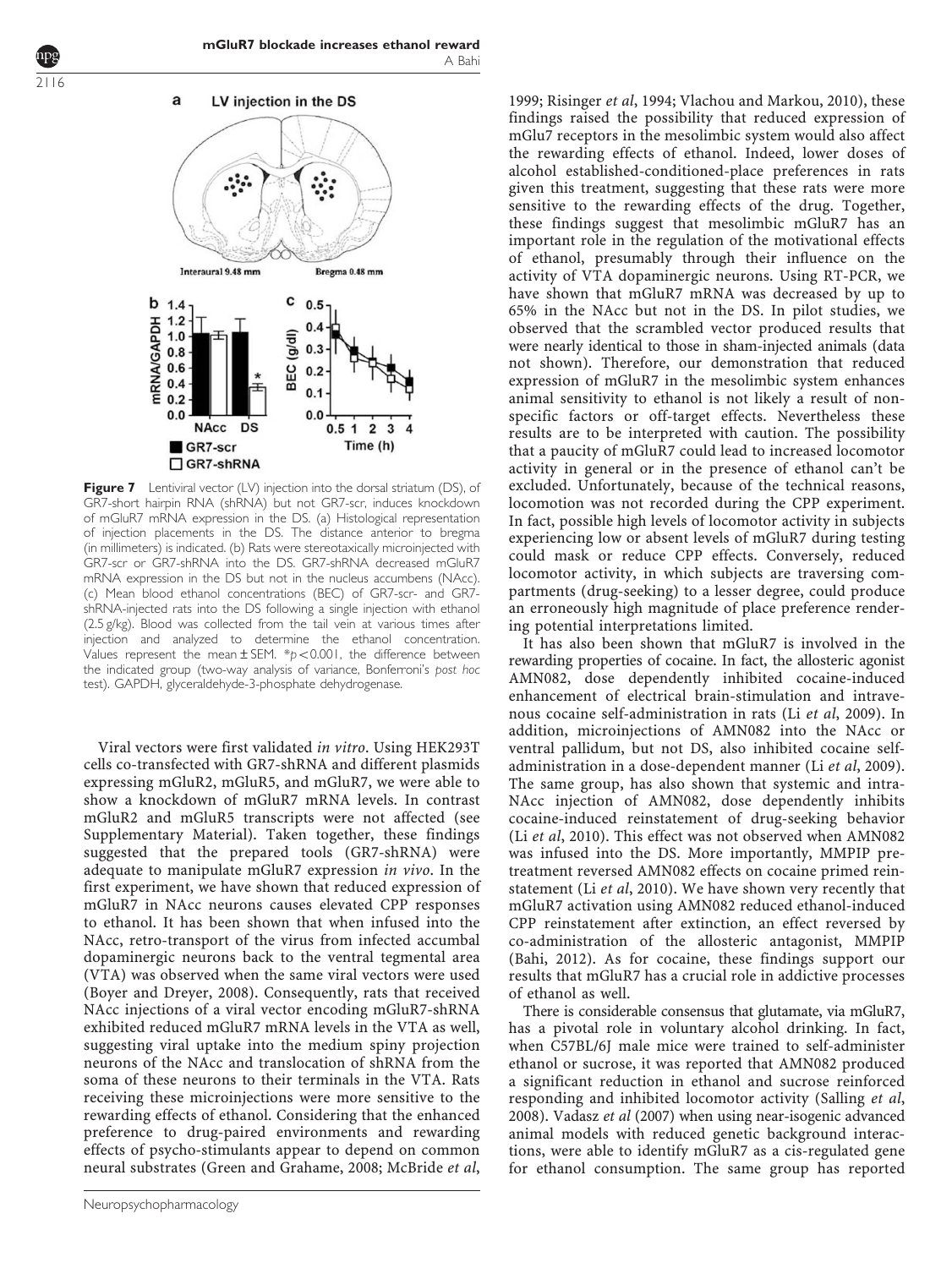recently that: first, mGluR7-knockout mice express increased ethanol consumption and preference. Second, subcongenic and congenic mice that overexpress mGluR7 mRNA consume less alcohol in a two-bottle choice drinking test (Gyetvai et al, 2011). Our previous work on ethanol voluntary intake in rats suggested that AMN082 (10 mg/kg) reduced ethanol consumption and preference, without affecting ethanol blood levels. This effect was blocked when MMPIP was co-administered with AMN082 (Bahi et al, 2012). Also, the current findings are consistent with our previous results where we have shown that mGluR7 activation, using AMN082, prevented development of ethanol dependence (Bahi, 2011). Also, ethanol-induced locomotor stimulation was blocked following mGluR7 activation and mice injected with AMN082 consumed less ethanol in a two-bottle free-choice paradigm and in a drinking-in-the-dark model. Impairment in reward mechanisms in AMN082-injected mice was confirmed by the lack of ethanol-CPP (Bahi, 2011). Our present results are consistent with the hypothesis that mGluR7 has a role in ethanol drinking and preference. Nevertheless, in our experiment, alcohol reference scores show that increasing ethanol concentrations were associated with decreased ethanol preference and reversal of preference in control rats, which is intriguing. mGluR7 knockdown did not change peak preference scores but instead seemed to reduce sensitivity to the deterrent effect of high concentrations of ethanol. One interpretation is that NAcc mGluR7 could modulate ethanol intake by reducing sensitivity to the aversive effects of high concentrations of ethanol.

As almost 90% of NAcc neurons are GABAergic medium spiny neurons (Brundege and Williams, 2002; Gerfen, 1988; Shi and Rayport, 1994) and because LV are not selective for any neuronal subtype, it is likely that the majority of the mGluR7-shRNA were expressed in these neurons. Furthermore, because we targeted the medial NAcc, the sub-region that projects predominantly to VTA, we believe that the effects we observed may involve mGlu7 receptors in the VTA. We interpret our results to suggest that ethanol-induced increase in extracellular glutamate can activate mGluR7 in NAcc projection fibers to the VTA (Carrara-Nascimento et al, 2011; Melendez et al, 2005; Piepponen et al, 2002; Xiao et al, 2009) This would enhance the sensitivity to the stimulant and rewarding effects of ethanol, although the possibility of relevant actions in other regions that receive projections from NAcc (eg, the ventral pallidum) (Hubert et al, 2011; Li et al, 2009; Maurice et al, 1998; Sharp et al, 2010) cannot be excluded. Both dopamine and glutamate levels increase significantly in the NAcc following ethanol administration (Di Chiara and Imperato, 1985, 1986; Imperato and Di Chiara, 1986; Siggins et al, 2003; Yan et al, 1998). Presumably this excess glutamate stimulates mGluRs in these brain regions. It is likely (although not yet demonstrated) that ethanol-induced glutamate activity participates in adaptive processes, such as those involved in sensitization, tolerance, withdrawal, and relapse (Bahi, 2011; Bahi et al, 2012; Salling et al, 2008). The receptor basis for these effects is poorly understood. However, in situ hybridization results suggest that several glutamate receptors may potentially be involved. These include mGluR1, 2, 3, 4, 5, and 7 (for example (Abe et al, 2001; Okamoto et al, 1994; Parelkar and Wang, 2004, 2008; Xi et al, 2003)). In summary, the present report confirms and extends accumulating evidence that mGluR7 seems to alter the sensitivity of brain reward circuits to ethanol.

In conclusion, the current data are consistent with the current literature indicating that voluntary ethanol intake can be mediated by glutamate signaling and that mGlu7 receptors have an important role in acquisition of ethanol drinking and CPP. The present results are consistent with pharmacological data indicating that the protective effects of AMN082 on ethanol drinking are mediated by mGluR7. From clinical data, a human genome-wide association study that was performed on subjects characterized for alcohol level of response phenotypes has identified glutamate signaling, and mGluR7 (3p26.1-p25.1) in alcohol use disorders (Joslyn et al, 2010). Thus, pharmacological tools aimed at activating mGluR7 might be helpful for preventing excessive drinking of alcohol. Studies using viral vectors to overexpress mGluR7 and examining ethanol-induced reinstatement of CPP or the effects of repeated withdrawal in dependent animals on alcohol consumption might further elucidate the roles of these receptors.

# ACKNOWLEDGEMENTS

I thank Dr Julie Perroy (CNRS, Montpellier, France) and Dr Shigetada Nakanishi (Osaka Bioscience Institute, Osaka, Japan) for providing the mGluR7 and mGluR2 expressing vectors used for the in vitro studies. I acknowledge Dr Jean-Luc Dreyer for the generous donation of the pTK431, p $\triangle$ NRF, and pMDG-VSV used to clone and prepare mGluR7-shRNAexpressing lentiviral vectors. I thank Mr Mohamed Elwasila and Mr Mohamed Shafiullah for their technical assistance and Professor Keith Bagnall for his critical and careful proof reading.

# DISCLOSURE

The author declares no conflict of interests. The author is receiving funds from the United Arab Emirates University (salary and research funding). The funder had no role in study design, data collection and analysis, decision to publish, or preparation of the manuscript.

# REFERENCES

- Abe S, Suzuki T, Ito T, Yamaguchi M, Baba A, Hori T et al (2001). Effects of single and repeated phencyclidine administration on the expression of metabotropic glutamate receptor subtype mRNAs in rat brain. Neuropsychopharmacology 25: 173–184.
- Badanich KA, Adler KJ, Kirstein CL (2006). Adolescents differ from adults in cocaine conditioned place preference and cocaineinduced dopamine in the nucleus accumbens septi. Eur J Pharmacol 550: 95–106.
- Bahi A (2011). The pre-synaptic metabotropic glutamate receptor 7 'mGluR7' is a critical modulator of ethanol sensitivity in mice. Neuroscience 199: 13–23.
- Bahi A (2012). The selective metabotropic glutamate receptor 7 allosteric agonist AMN082 prevents reinstatement of extinguished ethanol-induced conditioned place preference in mice. Pharmacol Biochem Behav 101: 193–200.
- Bahi A, Boyer F, Bussard G, Dreyer JL (2005). Silencing dopamine D3-receptors in the nucleus accumbens shell in vivo induces changes in cocaine-induced hyperlocomotion. Eur J Neurosci 21: 3415–3426.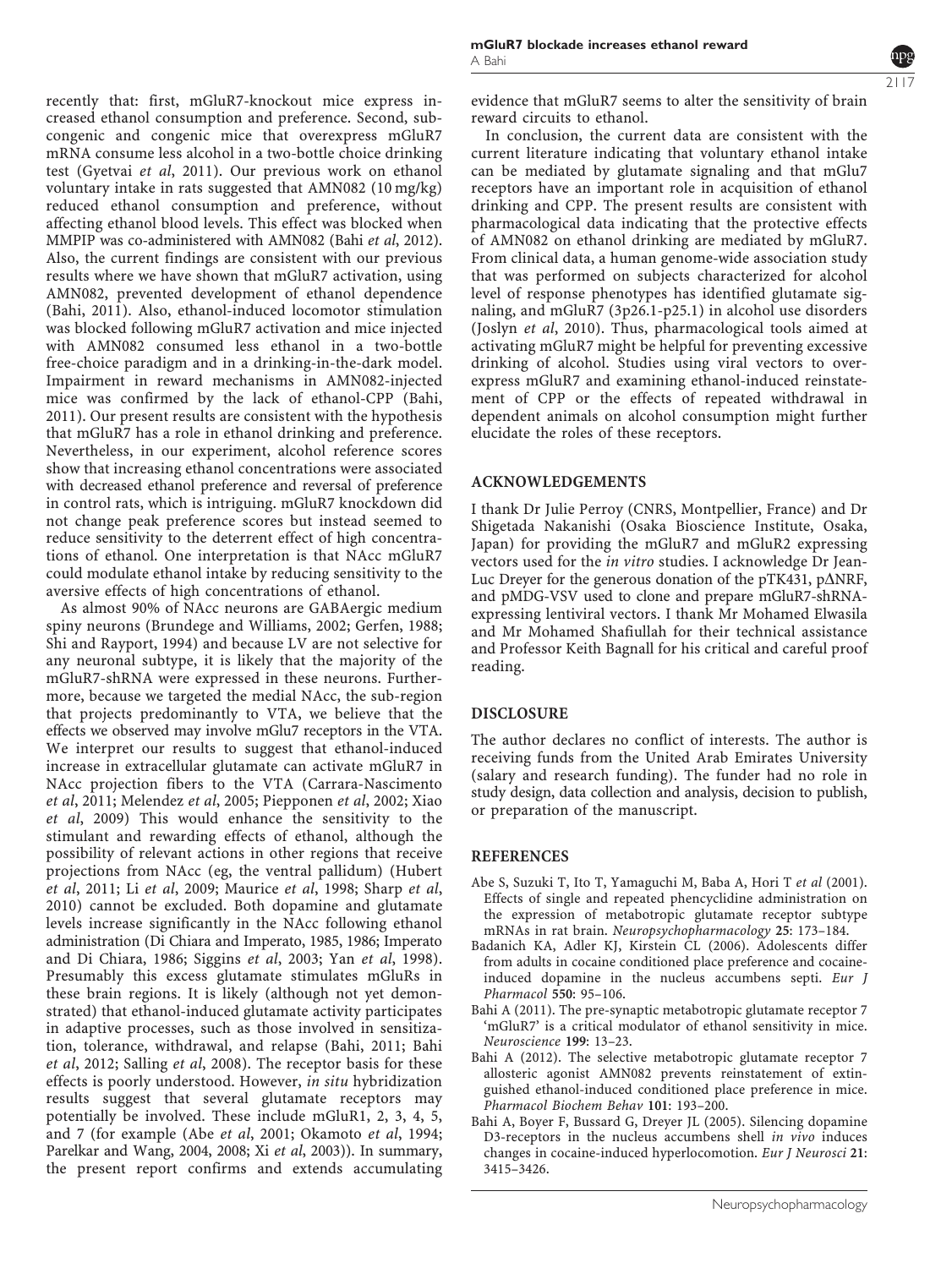- Bahi A, Boyer F, Chandrasekar V, Dreyer JL (2008a). Role of accumbens BDNF and TrkB in cocaine-induced psychomotor sensitization, conditioned-place preference, and reinstatement in rats. Psychopharmacology 199: 169–182.
- Bahi A, Boyer F, Gumy C, Kafri T, Dreyer JL (2004a). In vivo gene delivery of urokinase-type plasminogen activator with regulatable lentivirus induces behavioural changes in chronic cocaine administration. Eur J Neurosci 20: 3473–3488.
- Bahi A, Boyer F, Kafri T, Dreyer JL (2004b). CD81-induced behavioural changes during chronic cocaine administration: in vivo gene delivery with regulatable lentivirus. Eur J Neurosci 19: 1621–1633.
- Bahi A, Boyer F, Kafri T, Dreyer JL (2006). Silencing urokinase in the ventral tegmental area in vivo induces changes in cocaineinduced hyperlocomotion. J Neurochem 98: 1619–1631.
- Bahi A, Dreyer JL (2008). Overexpression of plasminogen activators in the nucleus accumbens enhances cocaine-, amphetamine- and morphine-induced reward and behavioral sensitization. Genes Brain Behav 7: 244–256.
- Bahi A, Dreyer JL (2012a). Involvement of nucleus accumbens dopamine D1 receptors in ethanol drinking, ethanol-induced conditioned place preference, and ethanol-induced psychomotor sensitization in mice. Psychopharmacology 222: 141–153.
- Bahi A, Dreyer JL (2012b). Involvement of tissue plasminogen activator 'tPA' in ethanol-induced locomotor sensitization and conditioned-place preference. Behav Brain Res 226: 250–258.
- Bahi A, Fizia K, Dietz M, Gasparini F, Flor PJ (2012). Pharmacological modulation of mGluR7 with AMN082 and MMPIP exerts specific influences on alcohol consumption and preference in rats. Addict Biol 17: 235–247.
- Bahi A, Kusnecov A, Dreyer JL (2008b). The role of tissue-type plasminogen activator system in amphetamine-induced conditional place preference extinction and reinstatement. Neuropsychopharmacology 33: 2726–2734.
- Bird MK, Lawrence AJ (2009). Group I metabotropic glutamate receptors: involvement in drug-seeking and drug-induced plasticity. Curr Mol Pharmacol 2: 83–94.
- Bolonna AA, Kerwin RW, Munro J, Arranz MJ, Makoff AJ (2001). Polymorphisms in the genes for mGluR types 7 and 8: association studies with schizophrenia. Schizophr Res 47: 99–103.
- Boyer F, Dreyer JL (2008). The role of gamma-synuclein in cocaine-induced behaviour in rats. Eur J Neurosci 27: 2938–2951.
- Bradley SR, Uslaner JM, Flick RB, Lee A, Groover KM, Hutson PH (2011). The mGluR7 allosteric agonist AMN082 produces antidepressant-like effects by modulating glutamatergic signaling. Pharmacol Biochem Behav 101: 35–40.
- Brundege JM, Williams JT (2002). Differential modulation of nucleus accumbens synapses. J Neurophysiol 88: 142–151.
- Carrara-Nascimento PF, Griffin III WC, Pastrello DM, Olive MF, Camarini R (2011). Changes in extracellular levels of glutamate in the nucleus accumbens after ethanol-induced behavioral sensitization in adolescent and adult mice. Alcohol 45: 451–460.
- Cryan JF, Kelly PH, Neijt HC, Sansig G, Flor PJ, van Der Putten H (2003). Antidepressant and anxiolytic-like effects in mice lacking the group III metabotropic glutamate receptor mGluR7. Eur J Neurosci 17: 2409–2417.
- Dackis CA, O'Brien CP (2001). Cocaine dependence: a disease of the brain's reward centers. J Subst Abuse Treat 21: 111–117.
- De Witte P, Littleton J, Parot P, Koob G (2005). Neuroprotective and abstinence-promoting effects of acamprosate: elucidating the mechanism of action. CNS Drugs 19: 517–537.
- Di Chiara G, Imperato A (1985). Ethanol preferentially stimulates dopamine release in the nucleus accumbens of freely moving rats. Eur J Pharmacol 115: 131–132.
- Di Chiara G, Imperato A (1986). Preferential stimulation of dopamine release in the nucleus accumbens by opiates, alcohol, and barbiturates: studies with transcerebral dialysis in freely moving rats. Ann N Y Acad Sci 473: 367–381.
- Di Chiara G, Tanda G, Frau R, Carboni E (1993). On the preferential release of dopamine in the nucleus accumbens by amphetamine: further evidence obtained by vertically implanted concentric dialysis probes. Psychopharmacology 112: 398–402.
- Fendt M, Schmid S, Thakker DR, Jacobson LH, Yamamoto R, Mitsukawa K et al (2008). mGluR7 facilitates extinction of aversive memories and controls amygdala plasticity. Mol Psychiatry 13: 970–979.
- Flatscher-Bader T, Zuvela N, Landis N, Wilce PA (2008). Smoking and alcoholism target genes associated with plasticity and glutamate transmission in the human ventral tegmental area. Hum Mol Genet 17: 38–51.
- Gerfen CR (1988). Synaptic organization of the striatum. J Electron Microsc Tech 10: 265–281.
- Green AS, Grahame NJ (2008). Ethanol drinking in rodents: is freechoice drinking related to the reinforcing effects of ethanol? Alcohol 42: 1–11.
- Gyetvai B, Simonyi A, Oros M, Saito M, Smiley J, Vadasz C (2011). mGluR7 genetics and alcohol: intersection yields clues for addiction. Neurochem Res 36: 1087–1100.
- Hubert GW, Manvich DF, Kuhar MJ (2011). Cocaine and amphetamine-regulated transcript-containing neurons in the nucleus accumbens project to the ventral pallidum in the rat and may inhibit cocaine-induced locomotion. Neuroscience 165: 179–187.
- Imperato A, Di Chiara G (1986). Preferential stimulation of dopamine release in the nucleus accumbens of freely moving rats by ethanol. J Pharmacol Exp Ther 239: 219–228.
- Joslyn G, Ravindranathan A, Brush G, Schuckit M, White RL (2010). Human variation in alcohol response is influenced by variation in neuronal signaling genes. Alcohol Clin Exp Res 34: 800–812.
- Keiver K, Duggal S, Simpson ME (2005). Ethanol administration results in a prolonged decrease in blood ionized calcium levels in the rat. Alcohol 37: 173–178.
- Kemppainen H, Raivio N, Nurmi H, Kiianmaa K (2010). GABA and glutamate overflow in the VTA and ventral pallidum of alcoholpreferring AA and alcohol-avoiding ANA rats after ethanol. Alcohol Alcohol 45: 111–118.
- Kinoshita A, Shigemoto R, Ohishi H, van der Putten H, Mizuno N (1998). Immunohistochemical localization of metabotropic glutamate receptors, mGluR7a and mGluR7b, in the central nervous system of the adult rat and mouse: a light and electron microscopic study. J Comp Neurol 393: 332–352.
- Li X, Li J, Gardner EL, Xi ZX (2010). Activation of mGluR7s inhibits cocaine-induced reinstatement of drug-seeking behavior by a nucleus accumbens glutamate-mGluR2/3 mechanism in rats. J Neurochem 114: 1368–1380.
- Li X, Li J, Peng XQ, Spiller K, Gardner EL, Xi ZX (2009). Metabotropic glutamate receptor 7 modulates the rewarding effects of cocaine in rats: involvement of a ventral pallidal GABAergic mechanism. Neuropsychopharmacology 34: 1783–1796.
- Li Y, Kauer JA (2004). Repeated exposure to amphetamine disrupts dopaminergic modulation of excitatory synaptic plasticity and neurotransmission in nucleus accumbens. Synapse 51: 1–10.
- Maurice N, Deniau JM, Glowinski J, Thierry AM (1998). Relationships between the prefrontal cortex and the basal ganglia in the rat: physiology of the corticosubthalamic circuits. J Neurosci 18: 9539–9546.
- McBride WJ, Murphy JM, Ikemoto S (1999). Localization of brain reinforcement mechanisms: intracranial self-administration and intracranial place-conditioning studies. Behav Brain Res 101: 129–152.
- Melendez RI, Hicks MP, Cagle SS, Kalivas PW (2005). Ethanol exposure decreases glutamate uptake in the nucleus accumbens. Alcohol Clin Exp Res 29: 326–333.
- Mitsukawa K, Mombereau C, Lotscher E, Uzunov DP, van der Putten H, Flor PJ et al (2006). Metabotropic glutamate receptor subtype 7 ablation causes dysregulation of the HPA axis and